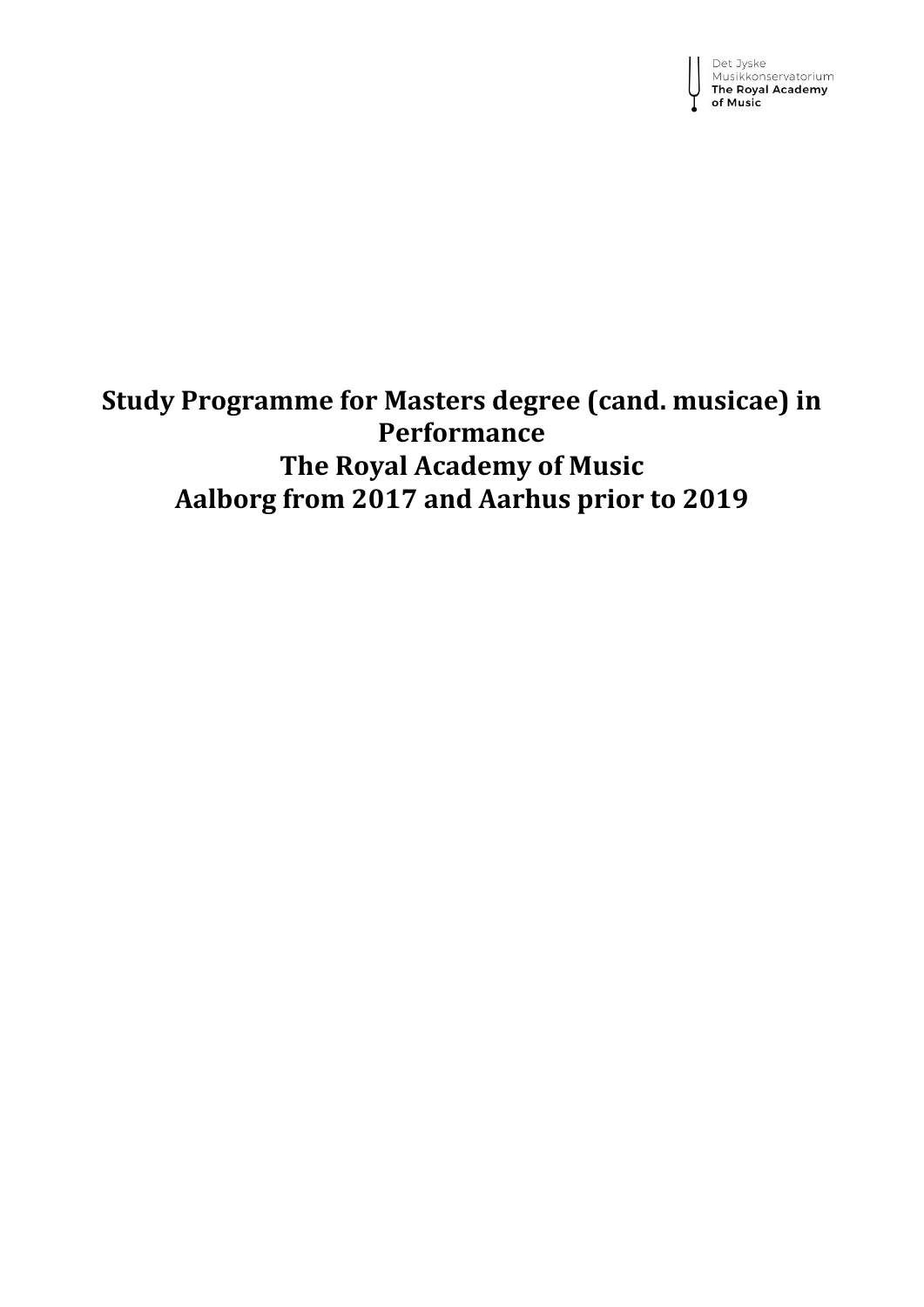

## **1. The name of the degree in Danish and English**

The Masters degree gives the right to use the Danish title "Cand. Musicae" (Performance). In English: Master of Music (MMus) (Performance) This is followed by a definition of the field of specialization, e.g. cand. musicae (Performance, Electronic Music) corresponding to MMus (Performance, Electronic Music).

## **2. Credits**

The study programme is credited with 120 ECTS points.

### **3. Entrance requirements**

See under the individual course programme.

## **4. Aims**

The Masters degree in Music Teaching at the Roya Academy of Music is a post-graduate 2-year artistic course, which in certain areas is based on research. The course is centred on a globalized study environment with international study elements. Masters students broaden their knowledge, skills and qualifications in relation to Bachelor students so that as graduates they can initiate and run musical projects and educational courses. Based on their qualifications, graduates can fulfil highly qualified functions in the field of work. The study programme will also provide a basis for further studies either as a soloist or a researcher. The study is completed with an independent Masters project. After a Masters degree the students will have acquired the following:

### **Knowledge and insight**

- Music knowledge which in certain areas is based on internationally acclaimed artistic and pedagogical praxis, entrepreneurial activities, and leading research within relevant subject areas. - Understanding of, and reflective ability on, music knowledge, plus the ability to identify artistic and pedagogical challenges and issues.

### **Skills**

- Mastery of methods, tools, and modes of expressions within the subject of music and mastery of general skills for working in the music world.

- Ability to assess and select among methods and tools within the subject of music and to set up relevant models for solutions and make qualified and considered artistic and pedagogical choices. - Ability to manage communication activities within the subject of music and discuss professional music issues with both peers and non-specialists.

### **Qualifications**

- Ability to handle complex and unpredictable creative challenges in the development and activities in the life of a musician in a globalized world.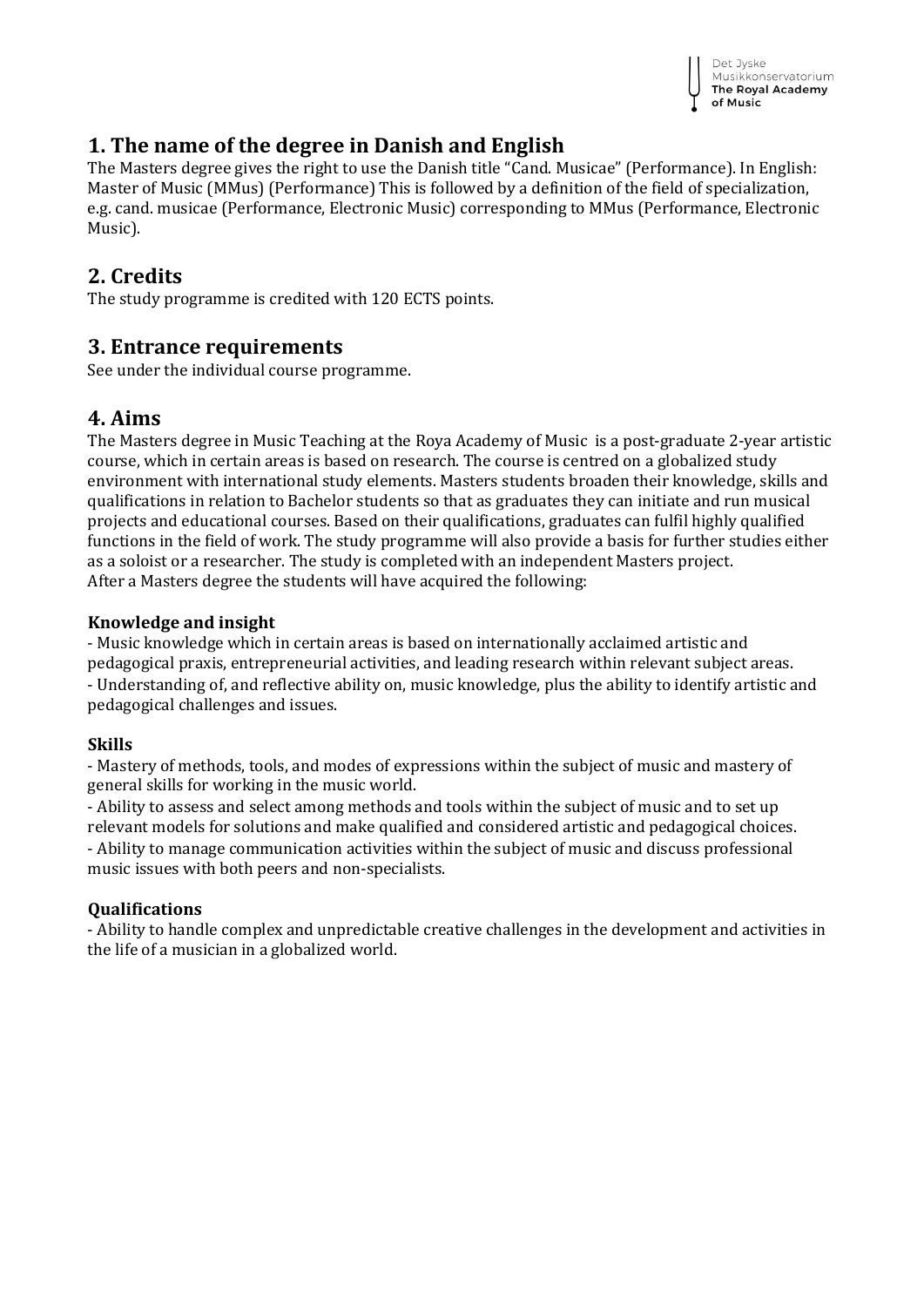- Ability to initiate independently and lead musical interaction and cross-curricular cooperation as well as accept professional responsibility.

- Ability to take responsibility for own learning needs, possibilities for specialization, and creative development potentials, as well as ability to structure own time and efforts.

## **5. Course content and learning aims:**

The Masters degree in Music Teaching includes a number of different lines, each marked by a special combination of subjects covering the following three major subject areas:

**The Main Area, learning aims (81 ECTS)**. On completion of their Main Area studies Masters graduates have:

o Specialized knowledge of artistic and technical praxis, as well as specialized and internationally accepted knowledge of relevant pedagogical, didactic, and psychological theories, concepts, and methods.

o Understanding of, and reflective ability on, praxis and choice of methodology as regards personal artistic development, also in relation to teaching and communication courses.

o Mastery of advanced teaching skills as well as musical and technical skills and modes of expression. o Mastery of critical and analytical approaches to music and musical praxis.

o Ability to assess and choose among pedagogical methods and tools and set up relevant models for solutions and make qualified and considered artistic choices.

o Ability to manage musical and teaching enterprises and discuss music and professional problems with both peers and non-specialists.

o Ability to manage complex and unpredictable creative challenges in teaching processes as well as in their musicianship in a globalized world.

o Ability to independently set up and lead musical ensemble playing and cross-curricular cooperation in the role of musician and teacher.

o Ability to act professionally in accordance with ethics and responsibility.

o Ability to be independently responsible for personal learning needs, possibilities of specialization, and creative development potentials, as well as the ability to structure time and efforts.

**Entrepreneurial Skills, learning aims (9 ECTS):** On completion of their Entrepreneurial Skills study Masters graduates have:

o Specialized knowledge of the world of music and the arts in an international context.

o Understanding of, and reflective ability on, professional praxis and the complex relations between the agents in the music world.

o Ability to manage programme planning and communication with a view to working in the world of music.

o Ability to assess challenges and issues as regards personal career and set up relevant models of solutions and make qualified and considered career choices.

o Ability to manage the communication of their personal profile and the discussion of professional issues with peers, audiences, and media agents.

o Ability to manage complex and creative challenges as regards the world of music and the arts in a globalized world.

o Ability to independently initiate and lead various professional and cross-curricular contexts and cooperation.

o Ability to be independently responsible for personal creative development potentials in a professional career context.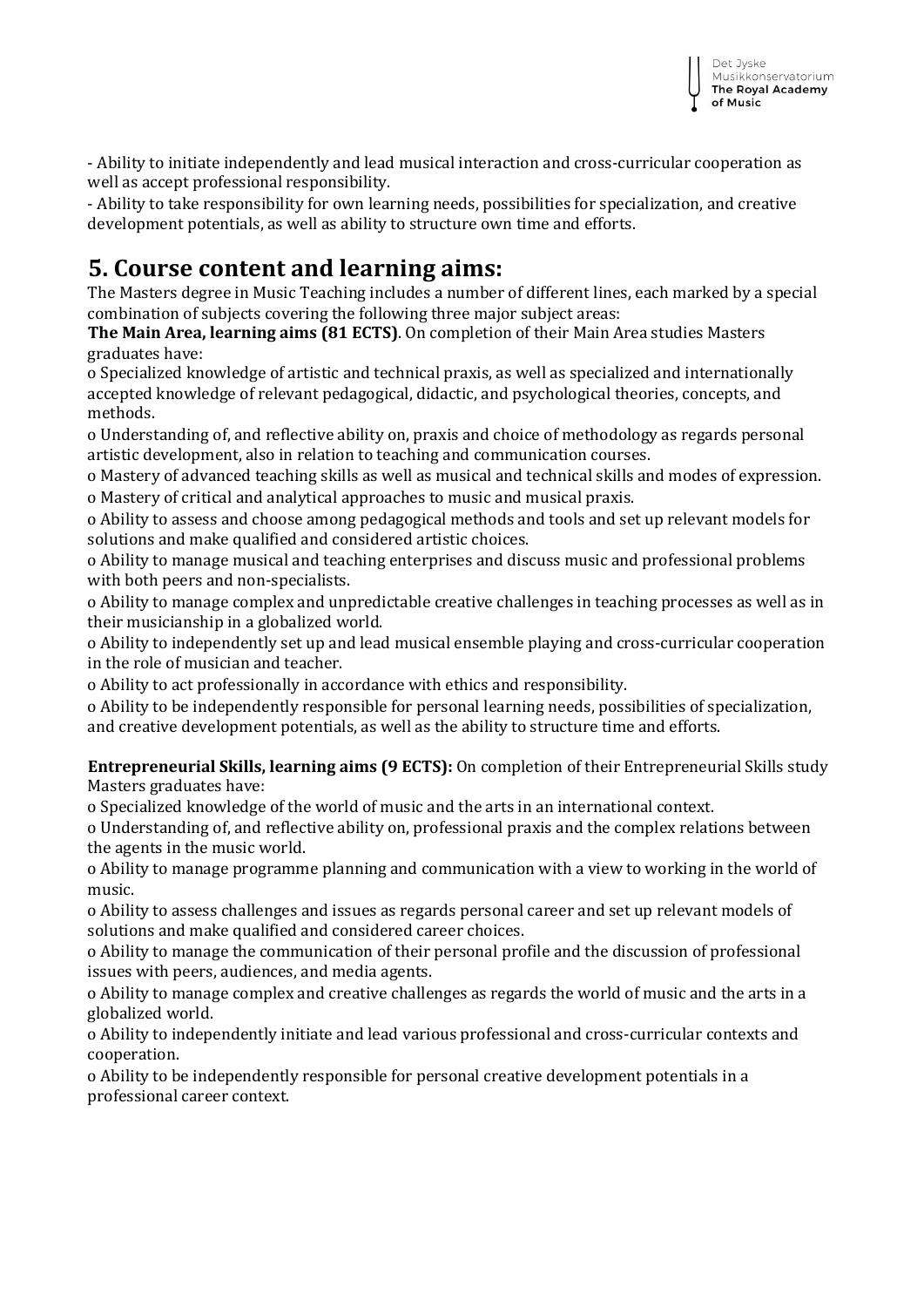

**The Masters Project, learning aims (30 ECTS**): On completion of their project Masters graduate have:

o Specialized knowledge of praxis, methods, and theory within the chosen project area.

o Understanding of, and reflective ability on praxis, methods, and theories as regards the project.

o Mastery of relevant methods, tools, and modes of expression in a creative, practising and/or educational activity.

o Ability to independently and critically identify project-relevant knowledge and to assess, set up, and choose among project-related solution models.

o Ability to communicate and discuss the project with peers and non-specialists as well as to communicate the results in speech and writing.

o Ability to manage complex and creative challenges with regard to the project work.

o Ability independently to find relevant partners and enter into a critical and professional cooperation in musical and/or cross-curricular activity.

o Ability to independently take responsibility for personal learning needs and development potentials with regard to setting up implementing a realistic time schedule.

The ECTS distribution among the three subject areas is common for all the lines, but there may be variations in the ECTS distribution in a few of the subject areas in certain semesters. The table below makes clear which ECTS sections are mandatory and thus common to all courses. The variation possibility is there to ensure that the subject-relevant progression is planned most efficiently for each individual course.

| <b>Masters degraa</b> |  |                                         |  |  |  |
|-----------------------|--|-----------------------------------------|--|--|--|
|                       |  | $\mathbf{r}$ d mude a from $\mathbf{r}$ |  |  |  |

# **cand.musicae (performance)**

**ECTS**

|                        | $1.$ sem. | 2. sem. | 3. sem. | 4. sem. | total |
|------------------------|-----------|---------|---------|---------|-------|
| Main Subject           |           |         |         |         |       |
| Entrepreneurial skills | 3         | 3       | 3       |         | 9     |
| Masters project        |           |         |         |         | 30    |
| total                  | 30        | 30      | 30      | 30      | 120   |

The content and plan for each of the courses is described in a special study plan containing all the aims for each subject, teaching forms, work structures, examinations etc.

It is the responsibility of the board of studies to ensure that the current study plans are in agreement with the present description of the courses.